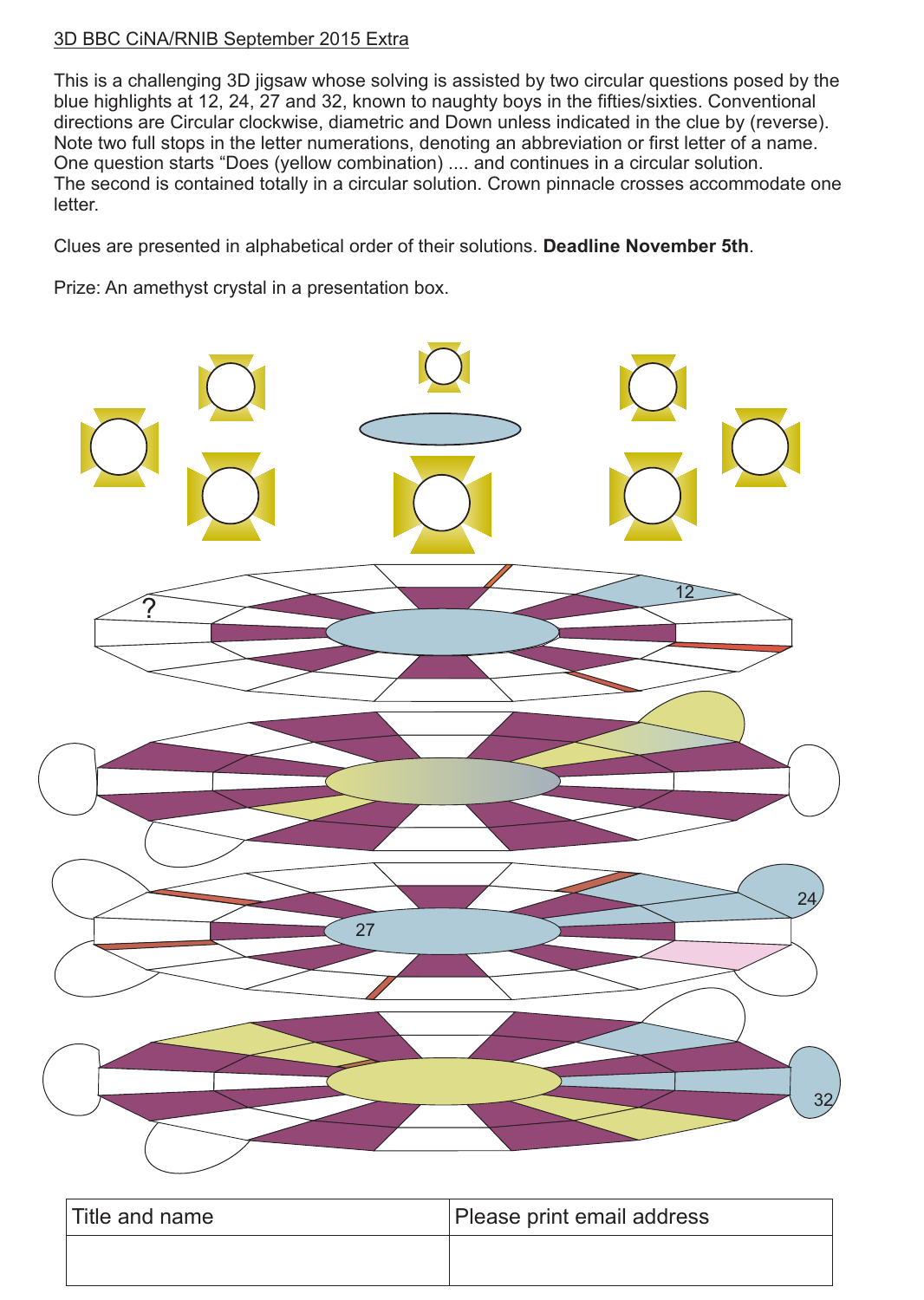| 1              | Lunatic taking top off for publicist (5)                                                                                      |
|----------------|-------------------------------------------------------------------------------------------------------------------------------|
| $\overline{2}$ | Hungarian poet, half-hearted lady's man (3)                                                                                   |
| 3              | Vehicle for backward drivers (3)                                                                                              |
| $\overline{4}$ | See after privates and get funny look (4-3)                                                                                   |
| 5              | Cleaned for princess and died in harness (3)                                                                                  |
| $6\phantom{1}$ | Fresh meade can cause fluid retention (5)                                                                                     |
| $\overline{7}$ | Keep love out of it $-$ in retrospect, that's a symbol of the age $(5)$                                                       |
| 8              | An Englishman, a Welshman and an Irishman. plus a Peruvian, seen on tele<br>giving wet, sticky substance to Poles (5 reverse) |
| 9              | Chilled Double Diamond (4)                                                                                                    |
| 10             | Boudica's lot was to be in charge of eye-opening coupling before turning in<br>(5)                                            |
| 11             | That is extremely irksome (2)                                                                                                 |
| 12             | play, with Van and Nickelback, Robert Johnson's line "All my love's<br>(2,4)                                                  |
| 13             | To barge in is not commonly coarse according to Boycott (7)                                                                   |
| 14             | Points with anger to girl after good night with Frank (5)                                                                     |
| 15             | Vocal, self-professed anarchist, could stop one joining revolutionary left<br>wing. $(6,1.)$                                  |
| 16             | Armstrong clean??!! One is brought to the boil. (5)                                                                           |
| 17             | Gateman fumbled with big knob (7)                                                                                             |
| 18             | Obsession is an aim misplaced (5)                                                                                             |
| 19             | Intend to change name (4)                                                                                                     |
| 20             | O for oblivion (7)                                                                                                            |